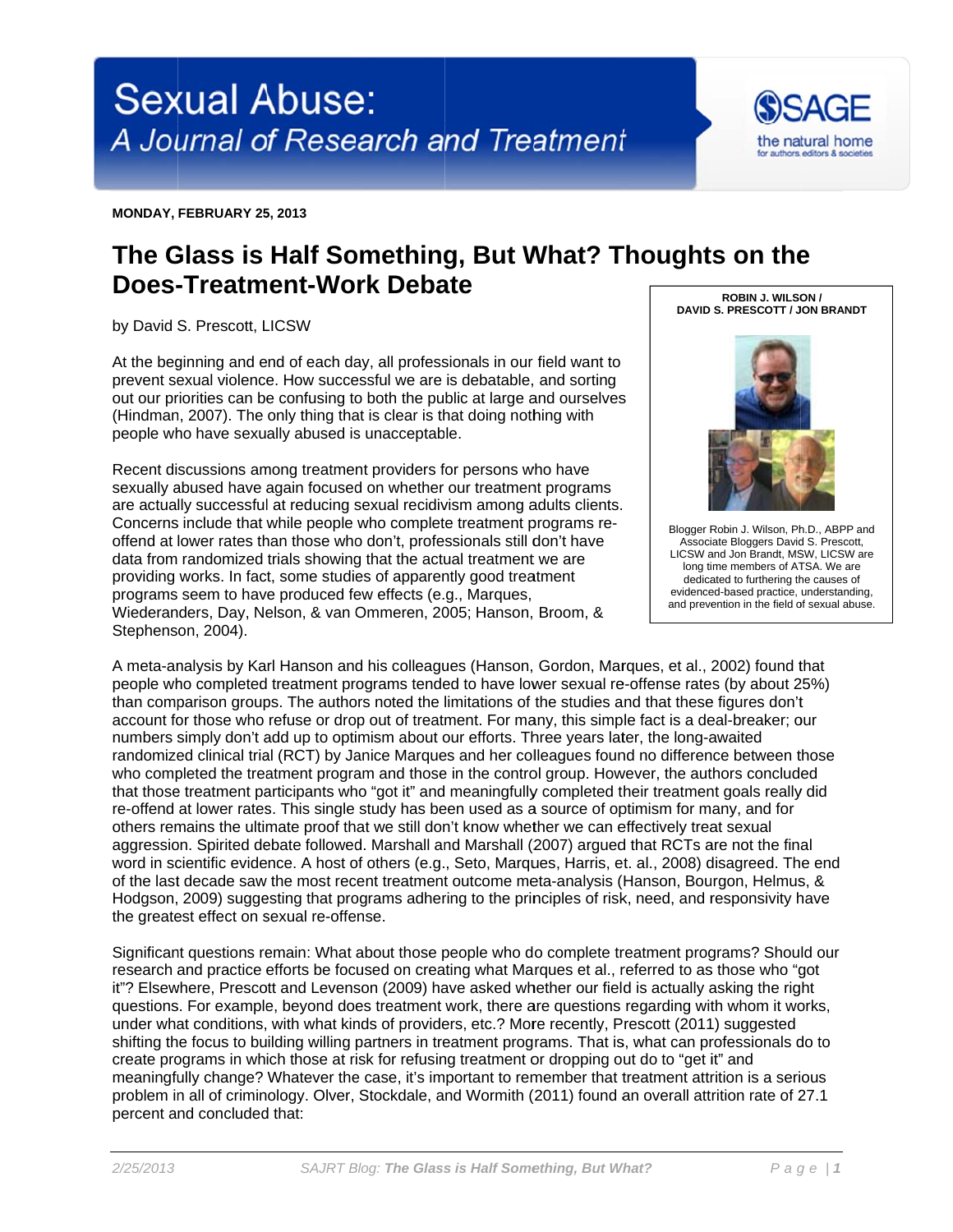*The clients who stand to benefit the most from treatment (i.e., high-risk, highneeds) are the least likely to complete it. Offender treatment attrition can be managed and clients can be retained through an awareness of, and attention to, key predictors of attrition and adherence to responsivity considerations. (p. 6)*

This should come as no surprise, and recalls other important findings that have attracted little attention. For example, Parhar, Wormith, Derkzen, and Beauregard (2008) found that coercive methods of treatment are less successful.

In a recent debate on an email listserv, Florida's Jill Levenson suggested that the discussion ought to focus on what we all know. She, like others, has recently observed that psychotherapy research reminds us that there are factors common to all successful therapies that are easy to forget. These include the therapeutic alliance, and hope/expectancy that a better life is possible and attainable. These elements of treatment can easily be forgotten. Moulden and Marshall (2009) are the only authors to my knowledge who have written on the importance of hope in the treatment of sexual aggression. Likewise, the therapeutic alliance has been shown to be critical to successful psychotherapy in over 1,100 studies (Orlinsky, Ronnestad, & Willutski, 2004). How well are we really doing in our efforts to create therapeutic alliances, or other aspects of those who "get it"? Clearly, statements to the effect that "we have no conclusive evidence that treatment works" to prevent sexual violence are accurate. But, are they sufficient?

Perhaps, it is time to extend our inquiry further. Given what we know from criminology, psychotherapy, and sexual violence research, perhaps it's time to put the dichotomous question of "does treatment work" aside while we ask more immediate questions based on what research shows. For example:

- What is the quality of the admissions process? Is the agency or facility reserving treatment slots only for those who appear most motivated while refusing the higher risk/higher need clients that may need/benefit from treatment the most?
- What is the quality of the therapeutic alliance, and how are programs measuring it from the client's perspective?
- What is the quality of goals established in treatment. Are they desirable goals that the client can approach, or undesirable goals that the client should avoid?
- How are these goals established? By a collaborative process with the client or are they imposed by the treatment program?
- Are the goals of treatment driven by an individualized assessment or does the program expect that all clients will work on the same goals?
- Is there an assessment that drives the treatment process? If so, to what extent does it provide guidance? How clear is the linkage between assessment and treatment?
- While providing the "treatment of choice" is an obvious priority for any professional, what steps are taken to ensure that therapists are also providing the therapeutic relationship of choice?
- Is the treatment program collecting data on consumer satisfaction, or in key clinical areas, such as how the client is experiencing their ability to function within relationships?
- What are the qualities of the treatment program's culture and are they conducive to genuine change?
- Similarly, for inpatient programs, are the qualities of the institution's culture and are they conducive to genuine change?
- Can the program describe how meeting the challenges of the responsivity principle with each client?

Until our programs can answer these and related questions, perhaps the topic of "does treatment work" is less important than, "What is the evidence that what we are doing is helping this client, right here, right now"?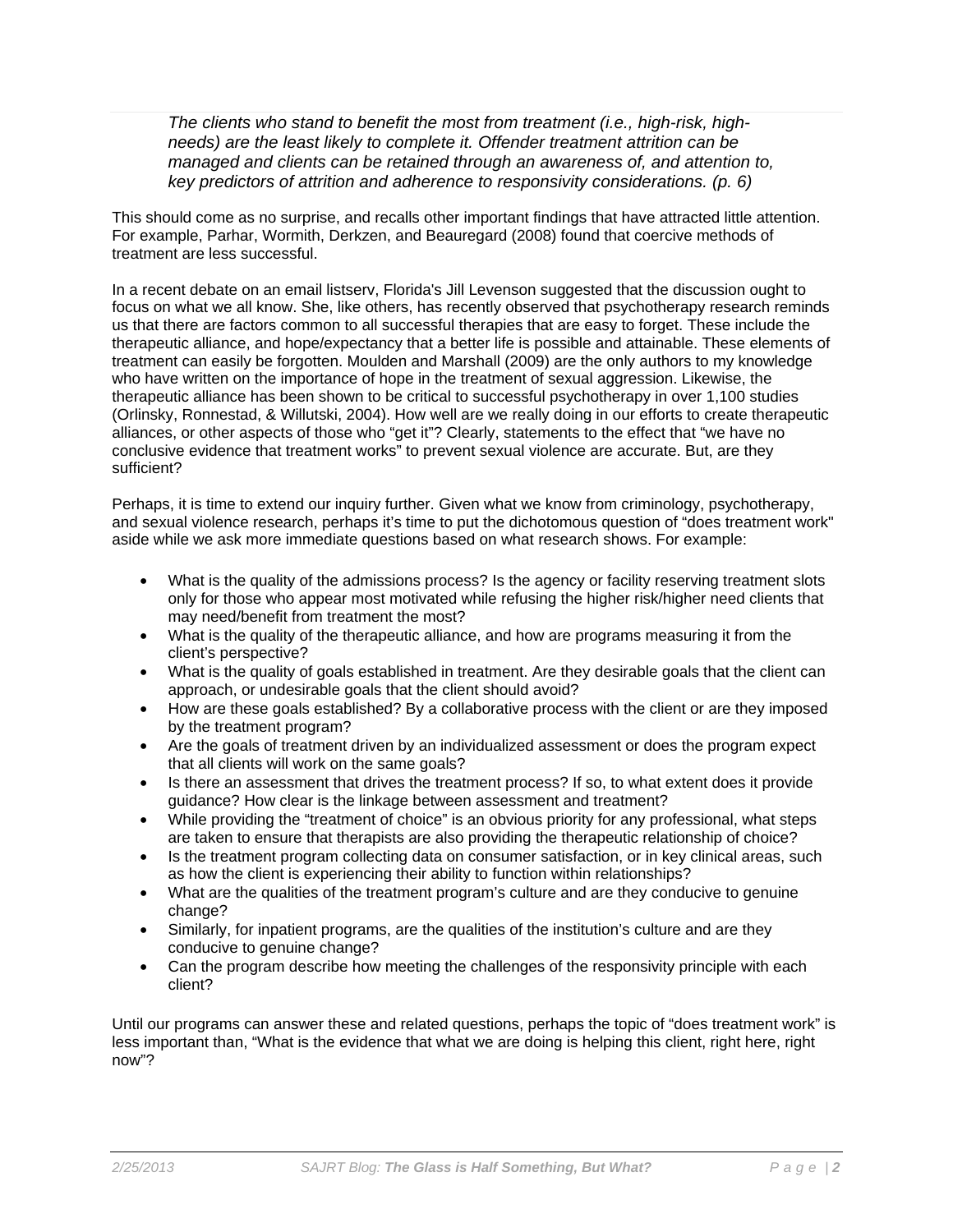## **References:**

Hanson, R.K., Bourgon, G., Helmus, L., & Hodgson, S. (2009). The principles of effective correctional treatment also apply to sexual offenders: A meta-analysis. Criminal Justice and Behavior,36, 865-891.

Hanson, R.K., Broom, I., & Stephenson, M. (2004). Evaluating community sex offender treatment programs: A 12-year follow-up of 724 offenders. Canadian Journal of Behavioural Science, 36(2), 85-94.

Hanson, R.K., Gordon, A., Harris, A.J.R., Marques, J K., Murphy, W., Quinsey, V.L., & Seto, M.C. (2002). First report of the collaborative outcome data project on the effectiveness of treatment for sex offenders. Sexual Abuse: A Journal of Research and Treatment, 14(2), 169-194.

Hindman, J. (2007). The best of times, the worst of times: Sex offender specialists and their costumes. In D.S. Prescott (Ed.), Applying Knowledge to Practice: Challenges in the Treatment and Supervision of Sexual Abusers (p. 42-55). Oklahoma City: Wood and Barnes Publishing.

Marques, J.K., Wiederanders, M., Day, D.M., Nelson, C., & van Ommeren, A. (2005). Effects of a relapse prevention program on sexual recidivism: Final results from California's Sex Offender Treatment and Evaluation Project (SOTEP). Sexual Abuse: A Journal of Research & Treatment, 17(1), 79-107.

Marshall, W.L. & Marshall, L.E. (2007b). The utility of the random controlled trial for evaluating sexual offender treatment: The gold standard or an inappropriate strategy? Sexual Abuse: A Journal of Research and Treatment, 19, 175-191.

Moulden, H.M. & Marshall, W.L. (2009). A hopeful approach to motivating sexual offenders for change. In D.S. Prescott (Ed.), Building motivation to change in sexual offenders (pp. 139-159). Brandon, VT: Safer Society Press.

Olver, M.E., Stockdale, K.C., & Wormith, J.S. (2011). A meta-analysis of predictors of offender treatment attrition and its relationship to recidivism. Journal of Consulting and Clinical Psychology, 79, 6-21.

Orlinsky, D.E., Ronnestad, M.H., Willutski, U. (2004). Fifty years of psychotherapy process-outcome research: Continuity and change. In M. J. Lambert (Ed.) Handbook of psychotherapy and behaviour change (5th Ed.). New York: John Wiley & Sons.

Parhar, K.K., Wormith, J.S., Derkzen, D.M., & Beauregard, A.M. (2008). Offender coercion in treatment: A meta-analysis of effectiveness. Criminal Justice and Behavior, 35, 1109-1135.

Prescott, D.S. (2011). Creating willing partners: Meaningful engagement of offenders in change. ATSA Forum Newsletter, 28, 1-12. Retrieved February 24, 2013 from http://www.davidprescott.net/2011WintForum\_Prescott.pdf.

Prescott, D.S., & Levenson, J.S. (2009, Summer). To treat or not to treat: What are the questions? ATSA Forum, 21, 19-28. Retrieved February 24, 2013 from http://www.davidprescott.net/2009SumrForum\_Prescott-Levenson.pdf.

Seto, M.C., Marques, J.K., Harris, G.T., Chaffin, M., Lalumière, M.L., Miner, M.H., Berliner, L., Rice, M.E., Lieb, R., & Quinsey, V.L. (2008). Sexual Abuse: A Journal of Research and Treatment, 20, 247-255.

The Association for the Treatment of Sexual Abusers (http://atsa.com/) is an international, multi-disciplinary organization dedicated to preventing sexual abuse. Through research, education, and shared learning ATSA promotes evidence based practice, public policy and community strategies that lead to the effective assessment, treatment and management of individuals who have sexually abused or are risk to abuse.

The views expressed on this blog are of the bloggers and are not necessarily those of the Association for the Treatment of Sexual Abusers, Sexual Abuse: A Journal of Research & Treatment, or Sage Journals.